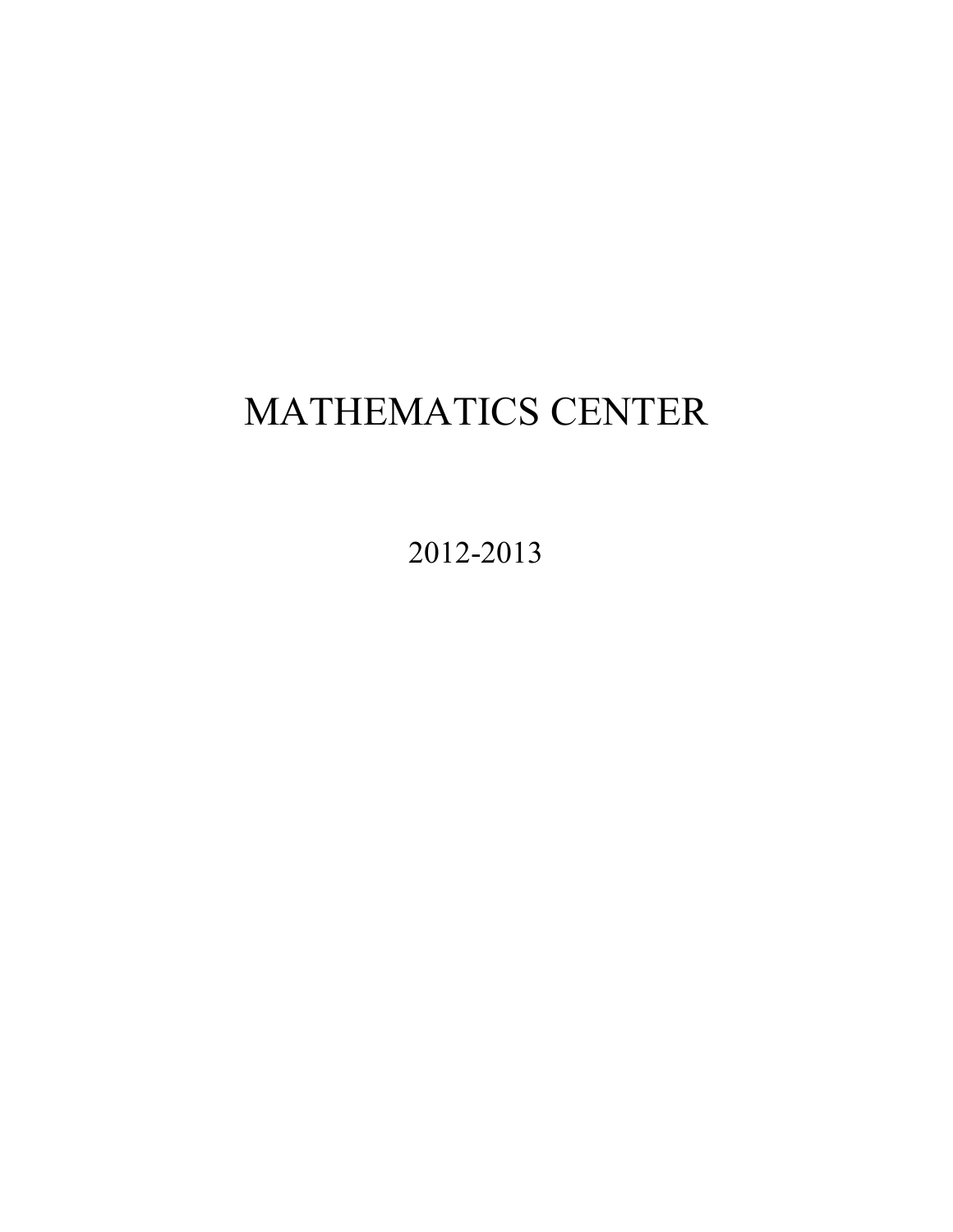# **Background**

The Mathematics Center is an integral part of the Mathematics Department. It began operation in 1992 as a means to improve the level of achievement in calculus and other core mathematics courses taken by a wide range of math and science students, to stimulate interest in mathematics, and to provide an intellectually exciting atmosphere for students. It has succeeding in meeting all of these goals. It is now the center of activity for undergraduates within the department.

 The most noticeable accomplishment of the Mathematics Center is the tutorial service that is heavily used as instructors encourage their students to develop projects using computers. All of courses the Mathematics Center supports, especially the calculus and linear algebra series, are offered to students enrolled in the calculus sequence, linear algebra, statistics, and differential equations. The Mathematics Fellows, who are the tutors, also present workshops on the use of graphing calculators, and the small computer laboratory within the Mathematics Center is these services provide students with attention, tutoring, and early efforts to prevent failure. Students in all levels of Mathematics use the Center to discuss mathematical concepts and solidify their understanding of the material they are learning. The Center is one of the few informal academic spaces on campus, where the environment is devoted to studying mathematics and where students build relationships with others in their classes and in the department. The courses that are required by many of the science and engineering degrees and are often stumbling blocks for students. The Mathematics Center is one of the most important resources on campus for students in these courses. The popularity of the Center can be seen by the number of students using the Center. During peak hours, there are on average 20 students in the Center, which comfortably seats only 28. During less busy times when there are fewer tutors working, there are still on average  $10 - 20$  students using the Center.

 themselves. The 21 Fellows who work at the Center form the core of the Mathematics rewarding classes that the department has to offer. Many of the Math Fellows stay at Western to One notable side effect of the Mathematics Center is the effect it has on the Mathematics Fellows Department undergraduate community. The Fellows are students majoring or minoring in Mathematics who are excellent in the classroom and have a strong desire to help others. Being a Fellow has the result of strengthening the background of the tutors as well as strengthening their communication skills. They also encourage each other to complete the most challenging and pursue a Master's Degree in Mathematics. These Fellows form the core of the graduate program. After their graduate work here, almost all either continue their graduate education or teach Mathematics at the Community College level.

The Director of the Mathematics Center is responsible for training the Mathematics Fellows and managing the operation of the Center. The director also functions in the Mathematics department as the Teaching Assistant Advisor. In that role, the director provides support for the Graduate Teaching Assistants who teach many of the lower level GUR courses in the department.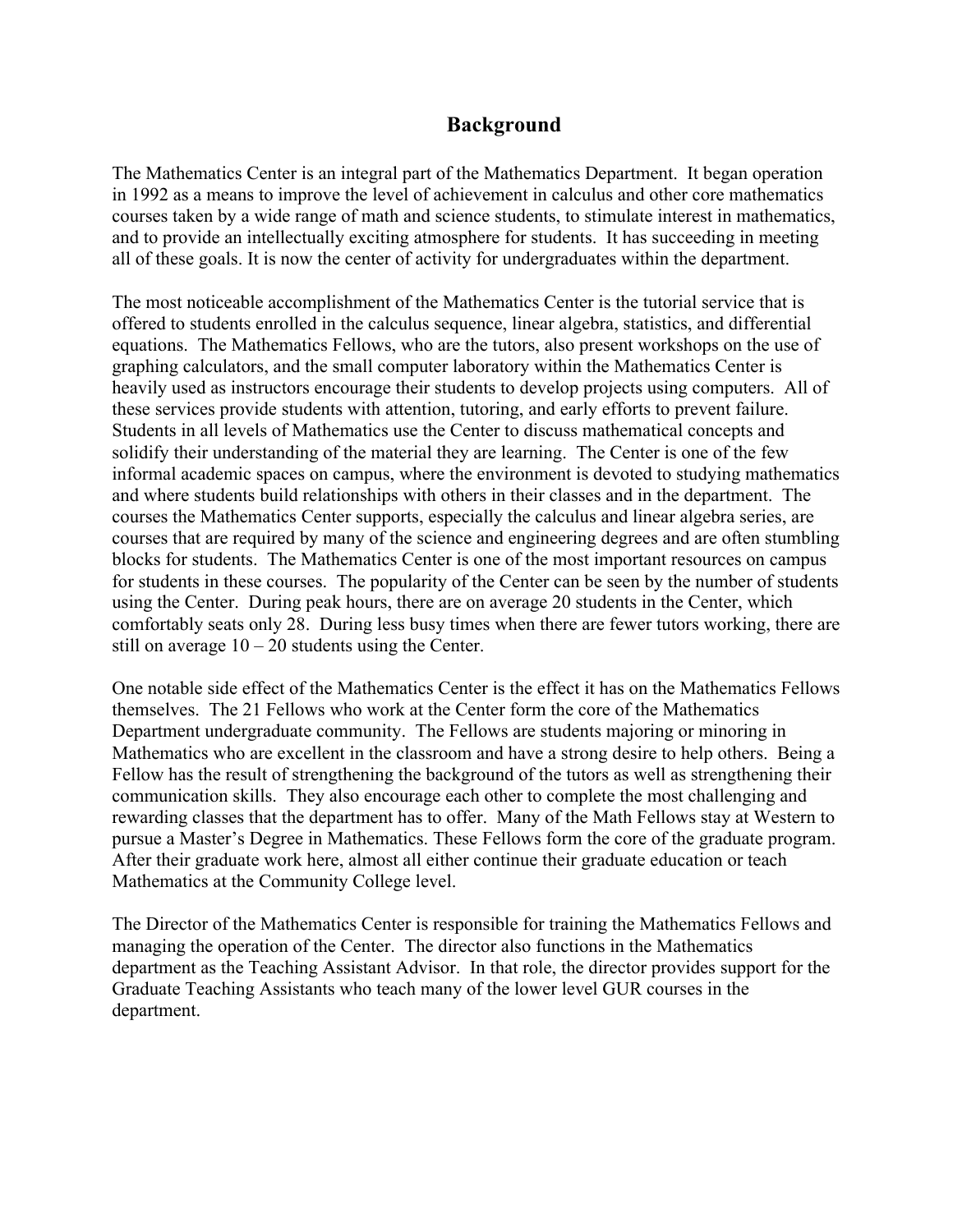# **Budget Summary, 2012-2013**

The Mathematics Center is staffed by 20-21 undergraduate students who work as tutors and by one faculty member, the Director of the Mathematics Center, who oversees the operations of the Center. The duties of the faculty member also include supervision and mentoring of the Graduate Teaching Assistants in their role as teachers, largely through regular classroom observations.

#### **Budget for the Director of the Mathematics Center**

Currently, the role of Director of the Mathematics Center is filled by a faculty member for 0.5 FTE.

#### **Budget for the Operation of the Mathematics Center**

The operations budget is currently \$49,007 per year. This money covers the wages for the student employees and for all supplies used by the Center. During the 2012-2013 fiscal year, three of the students who were hired as Math Fellows received work study awards that were used to pay their Math Fellow wages. Because these awards were not known at the time new fellows were hired, the total amount spent on student wages and expenses for the 2012-2013 year was only [\\$44492.11](https://44492.11).

 Since 2009, there has been wage freeze on student employees. Math Fellows work at the level IV student wage category, which currently starts at \$9.50 per hour. Since 2009, minimum wage has increased from \$8.55 to \$9.19. In 2009, Math Fellows were being paid at a rate 11.1% higher than minimum wage. Now, they are only paid at a rate 3.6% higher than minimum wage. When the wage freeze is lifted, the pay scale will be adjusted, and the Math Center operating budget will be greatly affected.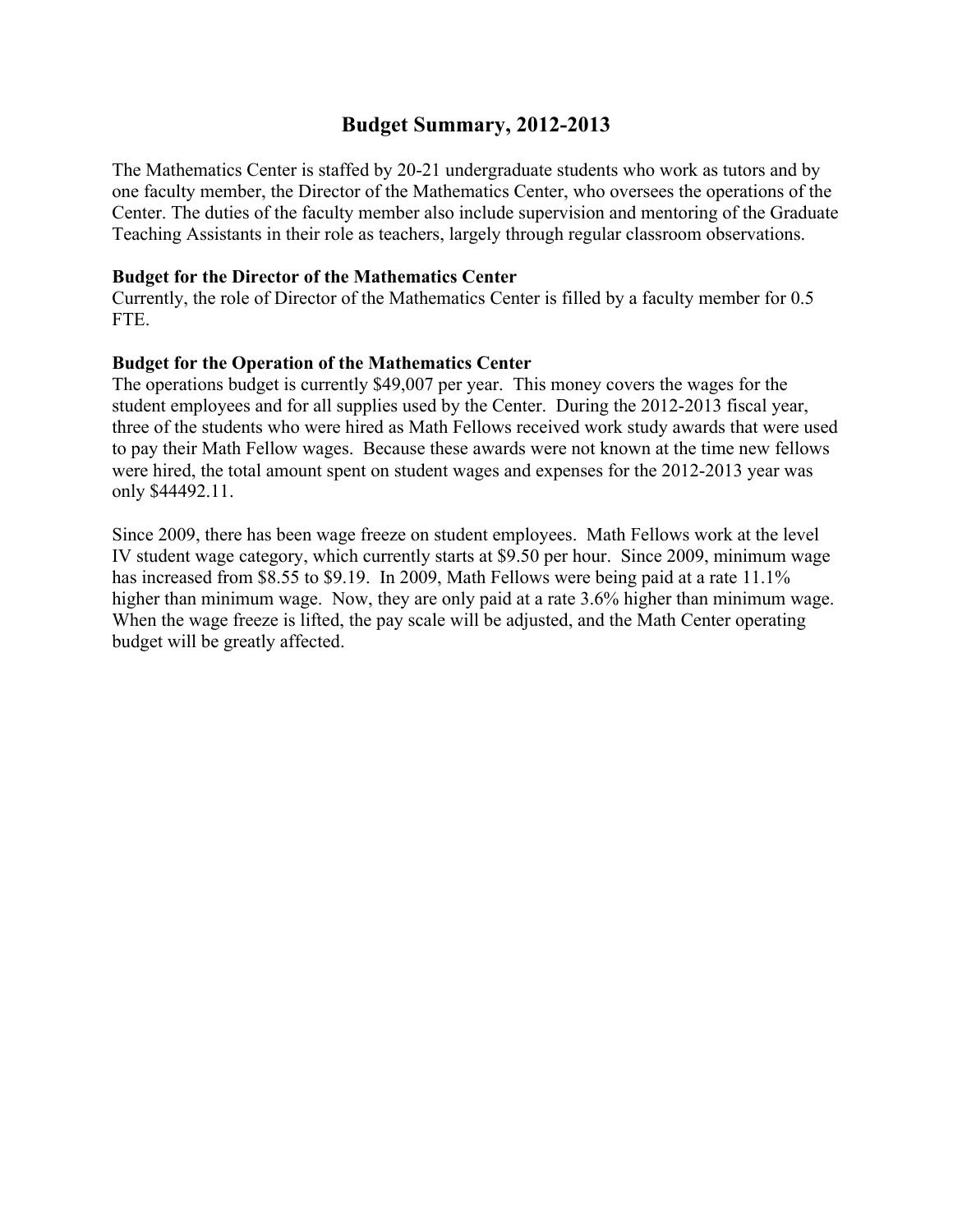# **General Operation of the Math Center**

#### **Math Center Use**

 about 20 students per hour and some hours with more than 30 students during the hour. Over the The Math Center offers tutoring for Calculus, Linear Algebra, Differential Equations, Statistics, and other high level mathematics courses. The Center is open Sunday from 7pm to 10pm. Monday through Wednesday from 8 a.m. to 4 p.m. and 7p.m. to 10 p.m., Thursday from 8 a.m. to 10 p.m., and Friday from 8 a.m. to 9 p.m. Informal counts of the number of students in the Math Center are taken at fifteen minutes past every hour. During the 2012-2013 academic year, the busiest hours of the day were in the late morning and early afternoon, with an average of year, Math Fellows worked a total of 5042 hours and over 22,000 visits by students were counted.

#### **Initiatives for 2014-2015**

An alumnus Math Fellow made a donation to the Math Center with the request that it be used to host gatherings during which a professor present a short, informal talk about an interesting topic in mathematics followed by discussion and snacks. The Math Center plans to host such a gathering each quarter that will be open to all students and faculty who are interested in the topic.

#### **Mathematics Fellows – Selection**

 desire to continue. After the students who submit new applications are interviewed by the Math of both the outstanding students taking math classes and outstanding faculty support for the During the seventh week of winter quarter, notices are sent to the Mathematics Faculty to submit to the Director the names of students, other than those students who are already Fellows, whom the faculty considered to be outstanding in mathematics. These students are not necessarily math majors. Each of the students is notified, by email, of the recommendation and invited to submit an application. In addition, several students ask to be considered for a position as a Mathematics Fellow. These students are also notified by email and invited to submit an application. Since returning Math Fellows are not guaranteed a position for the next year, those who are returning to Western and continuing to take mathematics courses also submit new applications indicating a Center Director, their files are placed in the mathematics lounge for perusal and comments by the math faculty. The Undergraduate Committee of the Mathematics Department then meets to select the Fellows for the next year. This year, 41students were nominated by faculty to be considered for Mathematics Fellow positions for the 2013-2014 academic year. This is evidence Mathematics Center.

#### **Mathematics Fellows – Training**

 students how to do the problems. The Director also reviews course material for the Calculus The Director of the Mathematics Center meets with newly chosen Mathematics Fellows each spring to introduce them to the Center and to the tutoring methods used. At the beginning of each fall, the Director meets with all of the Mathematics Fellows to discuss goals for the Math Center. The goals always include helping students using the center to become independent learners, getting the Math Fellows be involved with the department and establishing a sense of community among all math students. During fall quarter, The Director meets weekly with the Math Fellows to train them in tutoring and communication techniques and to help the fellows become better at asking questions and leading students to discoveries instead of showing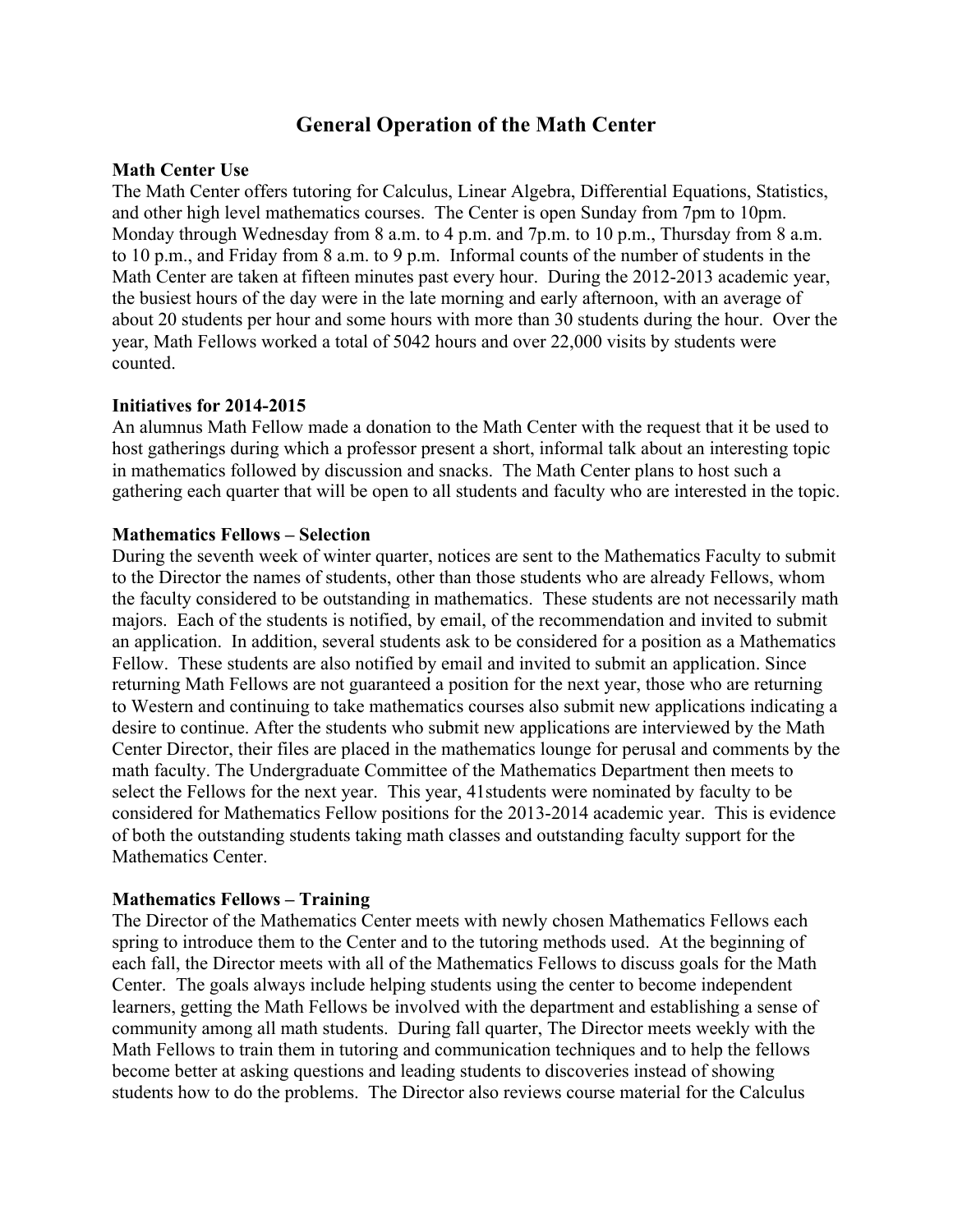and to determine the content of future training. series and the Math Fellows share different ways they have explained the material to students. Throughout the year, the Director observes tutoring to offer input for individual improvement

## **Letters of recommendation for Math Fellows**

 important responsibility. The twenty or more Mathematics Fellows apply for scholarships, Although this aspect of the Director's position appears to be minor, it is a time consuming and summer research positions, graduate school, and jobs.